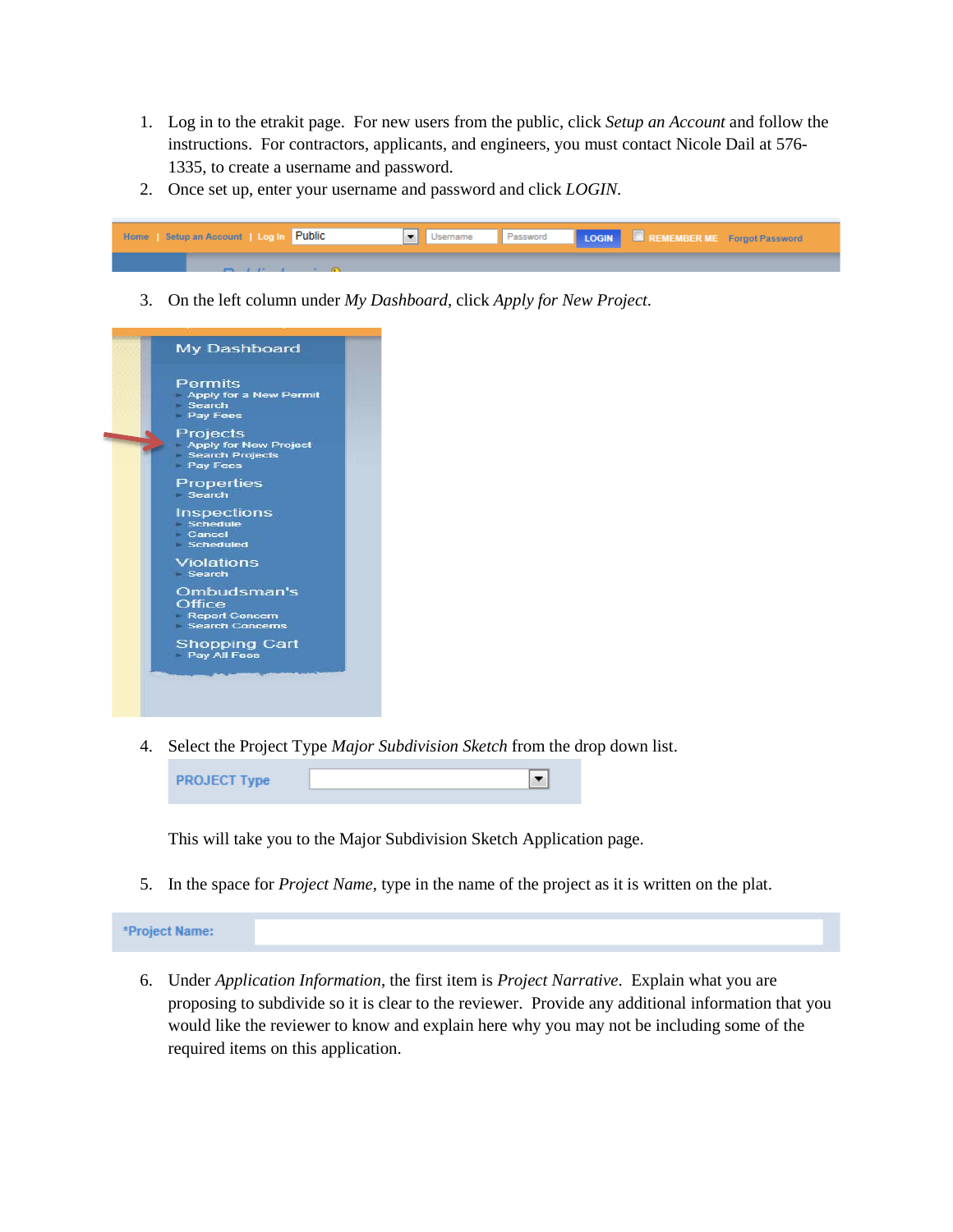

7. Tax map numbers should be entered in the format of #####-##-##. If there are multiple parcels, separate each tax map number with a comma.



8. # of new lots created- If one existing parcel is being subdivided into 10 lots then the # of new lots created is 9. (This is important for calculating the correct fees.) Enter this number here.

9. # of acres- Enter the total number of acres shown on the plat in numerical form. For example, 12.34.

# OF ACRES:

10. PDF Sketch Plan Uploaded- Check the box to confirm that you have uploaded the sketch plan (in .pdf format) for review. The upload function is further down the application page.



11. Natural Resources Inventory Uploaded- Check the box to confirm that you have uploaded the natural resources inventory (in .pdf format) for review.



12. Traffic Management Plan Uploaded- Check the box to confirm that the traffic management plan has been uploaded. If a traffic management plan is not being submitted, an explanation is required in the above Project Narrative section.

| <b>TRAFFIC PLAN</b> |  |
|---------------------|--|
| <b>UPLOADED:</b>    |  |
|                     |  |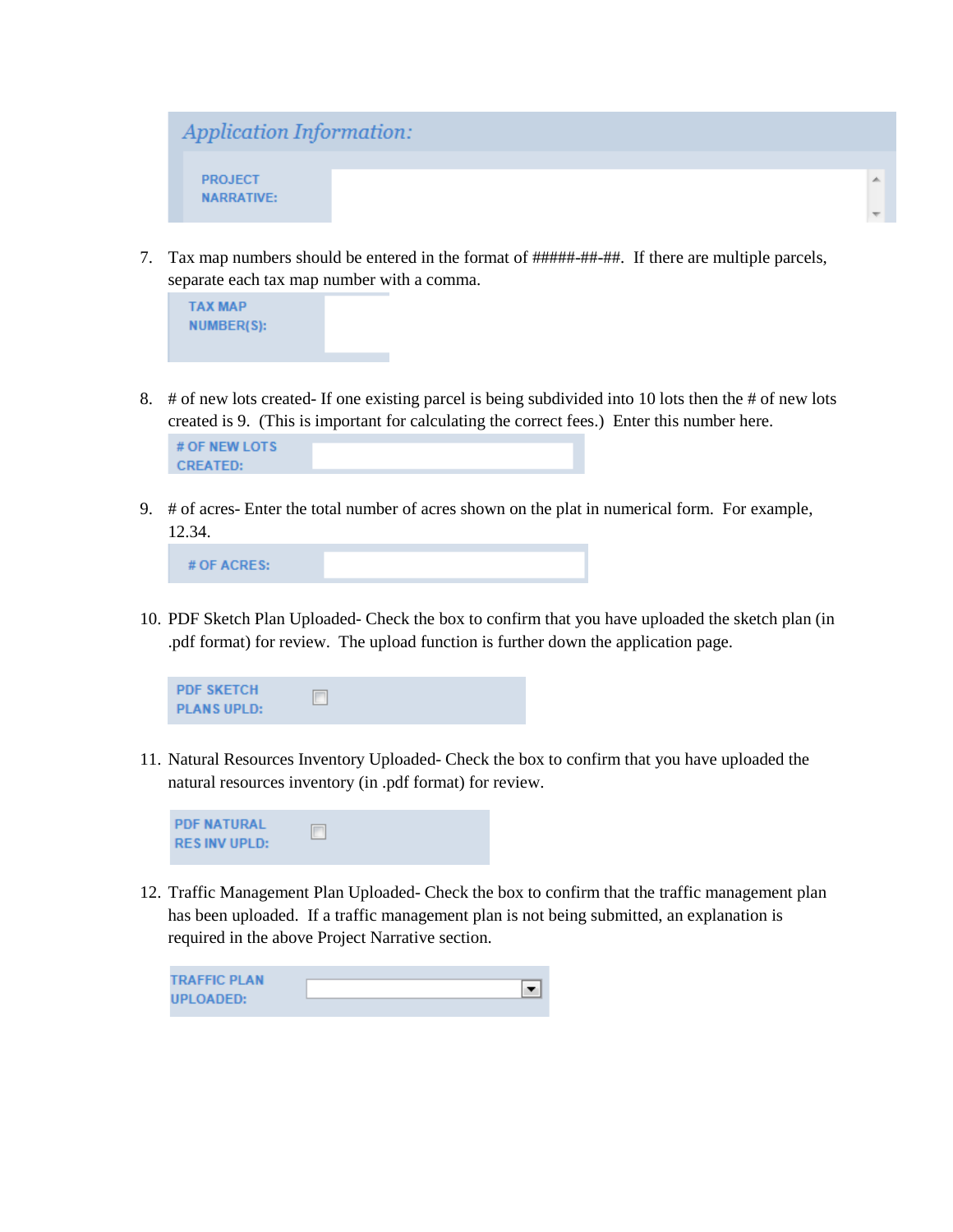13. Zoning Information Uploaded- Any zoning documents associated with this submittal shall be submitted as part of this application.



14. Under the **Location** heading, select Search by TMS#. Then type in the tax map number for the parcel, in the format #####-##-##, and click the Search button.

| Location                                       |                            |               |
|------------------------------------------------|----------------------------|---------------|
| Enter all or part of the TMS# and press search |                            |               |
| <b>Search By</b>                               | TMS# $\bullet$ 11401-02-02 | <b>SEARCH</b> |
|                                                |                            |               |

After clicking Search, a list of tax map numbers will appear. Click on the correct parcel.

| Enter all or part of the TMS# and press search |               |
|------------------------------------------------|---------------|
| <b>Search By</b><br>TMS#<br>11401-01-01<br>▼   | <b>SEARCH</b> |
| Select address below                           |               |
| R11401-01-01 - 1340 SUMTER ST - PARCEL         |               |
|                                                |               |
|                                                |               |
| Click on this parcel number.                   |               |
|                                                |               |
|                                                |               |

15. Only click this box if you are the property owner of record.

| <b>Your Relation to this Project</b>                                  |
|-----------------------------------------------------------------------|
| <b>Property Owner</b><br>Check this box if you are the Property Owner |

16. Uploading attachments. You can upload all of your documents here. The naming convention for each *description* should follow the format "Type\_date". The date should be the date of submittal and should be in the format yymmdd. For example, if you are submitting site plans on March 20, 2014, the file description would be titled "Siteplan\_140320".